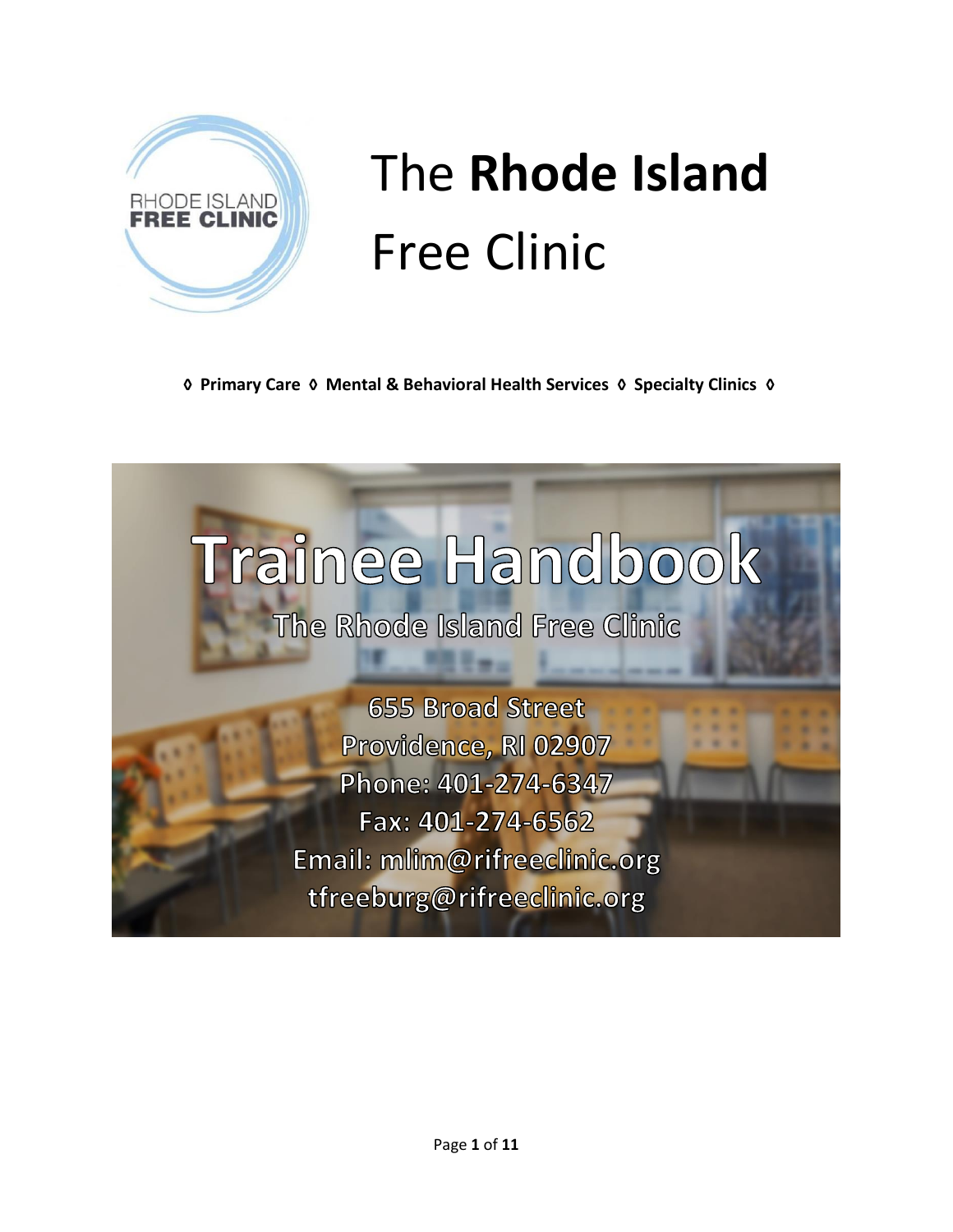## **Thank you for your interest in becoming a trainee at The Rhode Island Free Clinic!**

## **Mission Statement**

Founded in 1999, Rhode Island Free Clinic's mission is to provide free, comprehensive medical care and preventive health services to adults who have no health insurance and cannot afford those services; and to serve as an educational training site for aspiring health care professionals.

The Clinic leverages vital health resources for Rhode Island's uninsured, working poor and lowincome adults. The Clinic also provides the most efficient and cost effective alternative to emergency rooms for uninsured residents seeking comprehensive health care.

## **Who are Student Trainees?**

Prospective trainees are current health professional students looking to gain hands-on health care experience through a field placement/internship at Rhode Island Free Clinic.

We are particularly interested in health professional students intending to work with underserved and culturally diverse patient populations. The Clinic's specific learning goals for its student trainees are outlined below.

Prospective trainees must be currently enrolled in a health profession training program at an educational institution.

Examples of acceptable health profession training programs include: Physician Assistant (PA) programs, Nurse Practitioner (NP) programs, Medical Assistant (MA) programs, Physical Therapy/Physical Therapist Assistant programs, Occupational Therapy programs, Health Information Technology programs, Public Health Programs, and Health Services Administration programs.

#### **Learning Goals for Student Trainees:**

- 1. Improve health discipline-specific medical skills.
- 2. Appreciate and utilize humanistic (biopsychosocial) model of health care.
- 3. Understand and identify social determinants of health.
- 4. Be able to work effectively on interprofessional health care teams.
- 5. Enhance cultural sensitivity skills in delivering health care.
- 6. Gain respect and concern for the unique health challenges faced by underserved populations.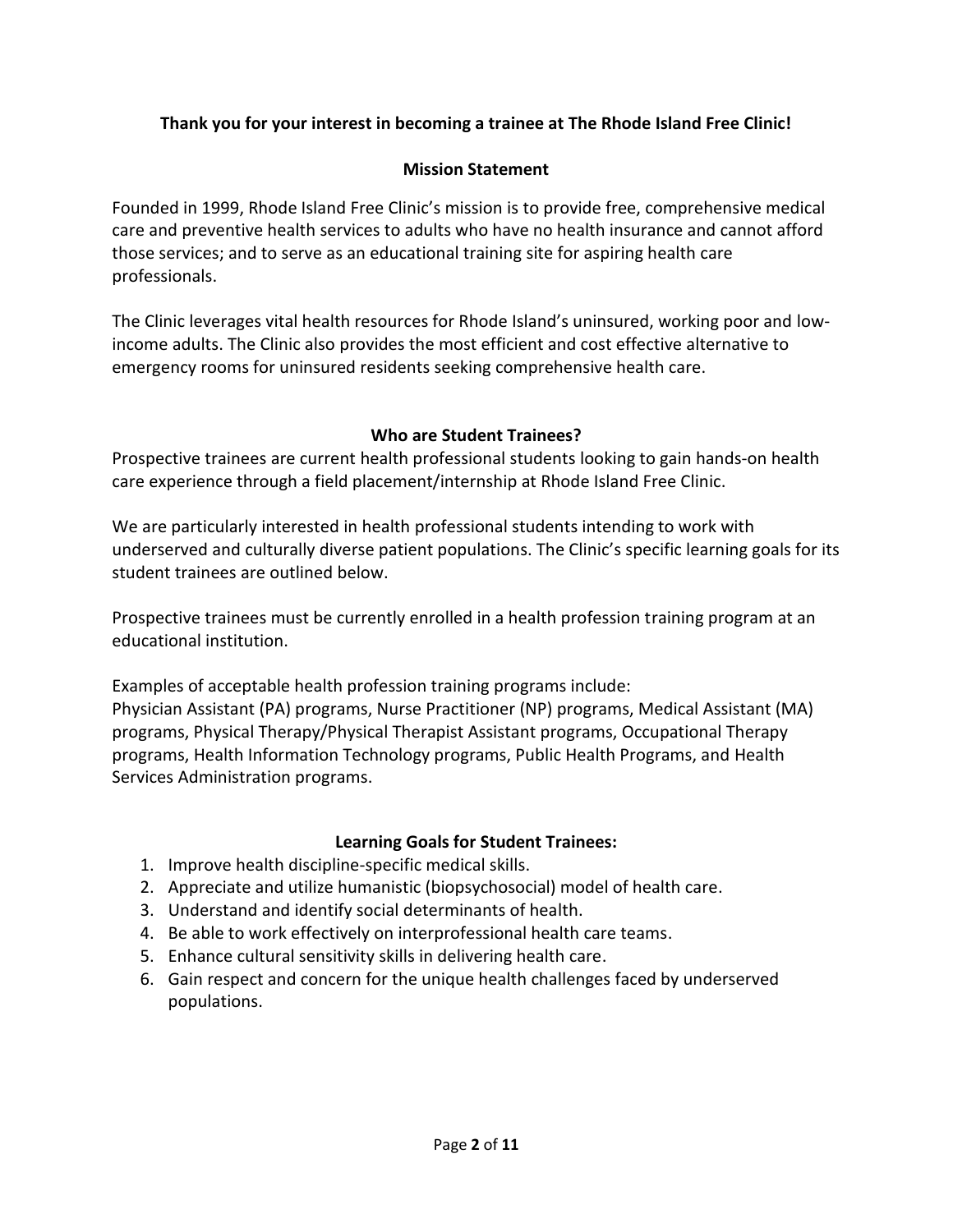## **How to Become a Trainee:**

- 1. Read the Handbook!
- 2. Submit a Volunteer Application through the Free Clinic's website [\(http://www.rifreeclinic.org/volunteers](http://www.rifreeclinic.org/volunteers) ).
- 3. Watch the online Clinic orientation video for student trainees.
- 4. Attend an in-person trainee orientation.
- 5. Provide a copy of your license and PPD test results.
- 6. Spread the word about Rhode Island Free Clinic!

## **Procedures and Policies for Trainees**

#### **Volgistics Application Procedure**

- o ALL trainees MUST have a volunteer application on file at Rhode Island Free Clinic (RIFC). No exceptions.
- $\circ$  The volunteer application can be found at the following link: <http://www.rifreeclinic.org/volunteers>

#### **Volgistics Sign-In / Sign-Out Policy**

- $\circ$  ALL trainees MUST sign in and out of Volgistics at the beginning and end of their volunteering shifts, respectively. The clinic is legally obligated to keep track of who provides service at the Clinic.
- o The Volgistics sign-in touch-screen is located in the Volunteer Room. If you are unsure of how to sign in, please see a VISTA Volunteer.

#### **Trainee Demographic Survey**

- $\circ$  ALL trainees are REQUIRED to complete a demographic survey prior to the end of their volunteer term.
- o The Clinic is required to periodically report this information to the federal government for funding purposes.
- $\circ$  All survey answers are kept confidential, and answers will be anonymized in all reports sent to the federal government. If you have any concerns, please contact a VISTA Volunteer.

#### **Parking Procedure**

- o Please do NOT park in the parking lot directly in front of the RIFC.
- o Please park in the fenced parking lot across the street.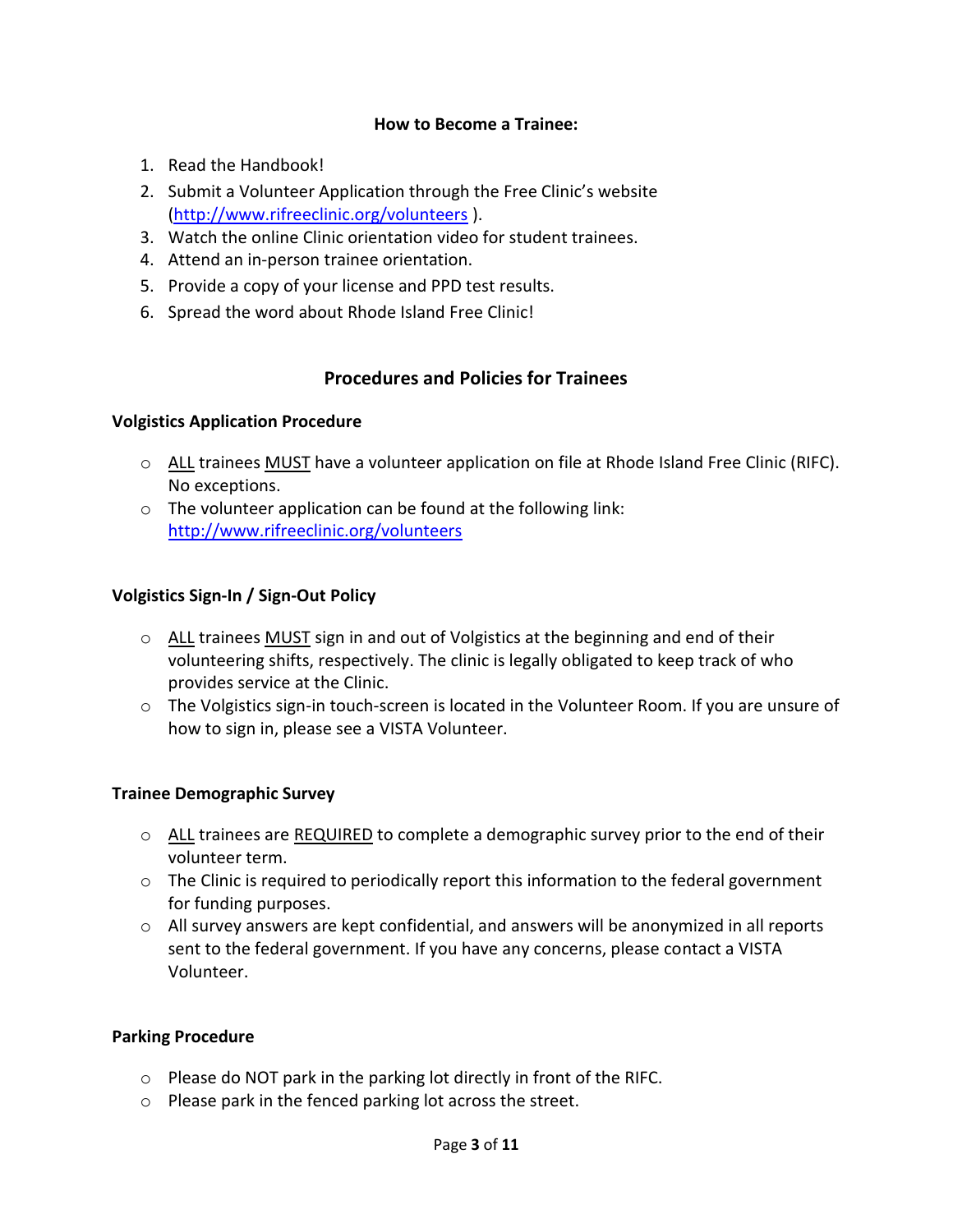#### **Badge Usage**

- o You will receive your badge on your first day of volunteering.
- o Trainees MUST wear their badge at all times.

#### **Dress Code**

- o Please do not wear torn or dirty clothing.
- $\circ$  Please do not wear shorts, skirts above finger-tip length, or strapless shirts.
- o Please wear closed-toe shoes if you will be going into clinic rooms (e.g. if you are a medical assistant or nurse practitioner student).

#### **Cell phone/phone/personal computer usage**

- o Please put your phone on silent mode while at RIFC.
- o If you need to make a phone call while at the RIFC, please inform the appropriate Volunteer Coordinator and step outside.
- o You may not use your phone for any purpose while inside a Clinic room with a patient.

#### **Trainee Attendance**

- $\circ$  If you need to cancel a shift, please remove yourself from the online schedule as soon as possible. If it is less than 48 hours notice, please also always call or email the appropriate Volunteer Coordinator or your preceptor (whichever is most appropriate).
- $\circ$  Consistent absences without sufficient notice may result in a loss of volunteering privileges.

#### **Kitchen use**

 $\circ$  Feel free to use the fridge, microwave, dishes, etc., but please clean up after yourself. Wash your dishes in the sink or place them in the dishwasher and throw out any used, disposable food containers.

#### **Harassment Policy**

- $\circ$  RIFC is committed to protecting the rights and dignity of each individual it serves and of the staff and volunteers who help provide these services.
- $\circ$  This commitment necessitates a fair and productive work environment which is free of unlawful and improper harassment. As such, the Clinic has a zero tolerance policy for harassment. Offenders are subject to disciplinary action including, but not limited to, termination of volunteering privileges.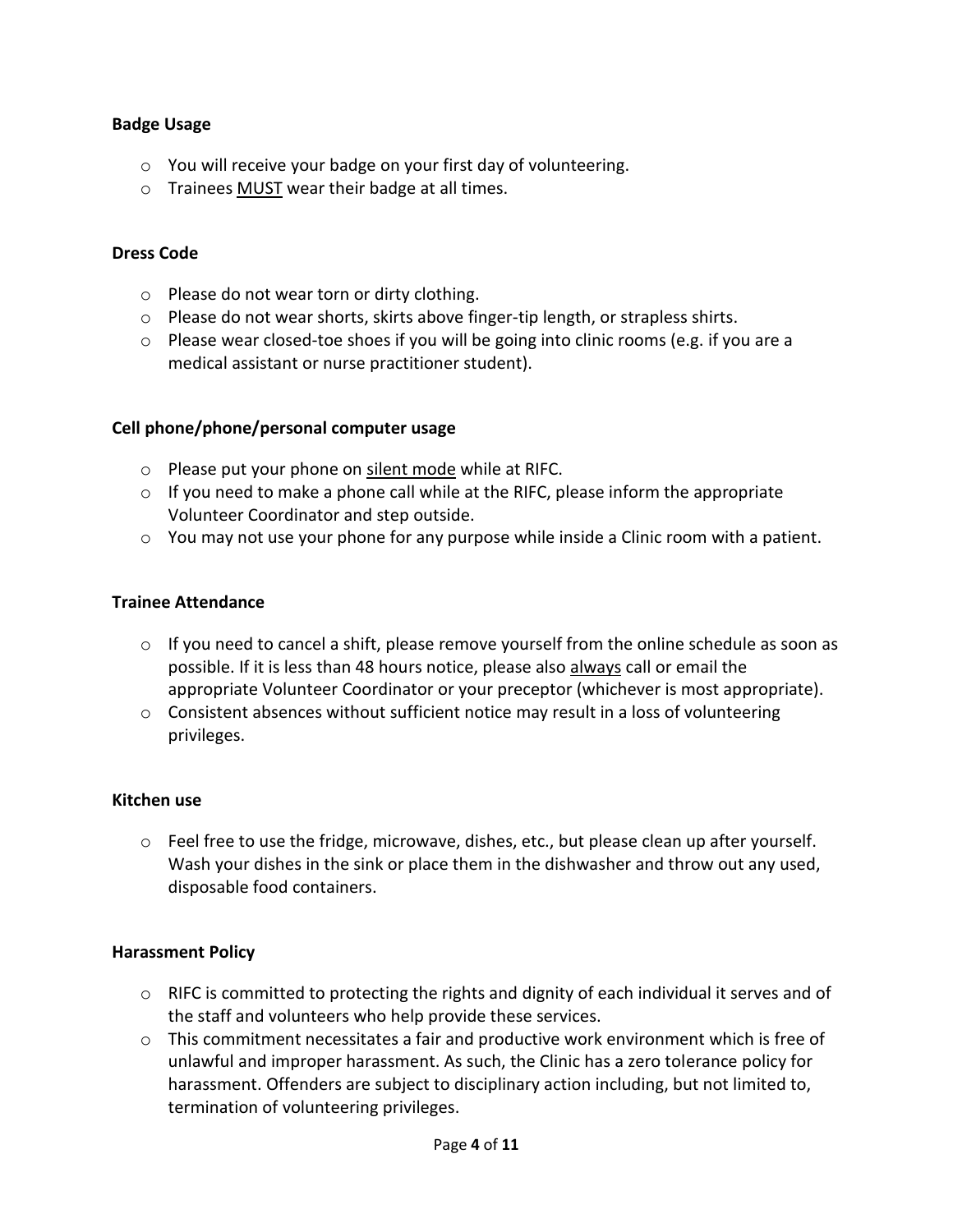- $\circ$  If harassment is personally experienced, please contact a staff member or a VISTA volunteer immediately!
- $\circ$  Harassment may be defined as unwelcome or unsolicited verbal, physical, or sexual conduct which:
	- o Is made a term or condition of employment
	- $\circ$  Is used as the basis for employment decisions
	- o Creates an intimidating, hostile, or offensive work environment
- $\circ$  Examples of types of behavior that may be considered to be harassment are the following:
	- o Verbal harassment: derogatory or vulgar comments regarding a person's race, sex, religion, ethnic heritage, or physical appearance. Distribution of written or graphic material can have the same effects and can be subject to the same disciplinary action.
	- o Physical harassment: hitting, pushing, or other aggressive action, as well as threats to take such action.
	- $\circ$  Sexual harassment: unwelcome sexual advances or comments; gestures or physical conduct of a sexual nature. It is also the use of one's authority and power to coerce another individual into sexual relations or to punish the other for her/his refusal.

## **Drug-free Workplace policy**

- o RIFC is committed to providing a drug-free workplace for its employees, volunteers, and patients.
- $\circ$  Unlawfully manufacturing, distributing, possessing, using, or being under the influence of alcohol or controlled substances while on RIFC premises or during working hours is strictly prohibited and is grounds for immediate termination.

## **Accidents and Incidents Policy**

 $\circ$  Any and all accidents and incidents, no matter how minor, shall be reported in a timely manner to a VISTA Volunteer Coordinator or their Supervisor. A written, comprehensive narrative report must be completed by the involved volunteer and the VISTA.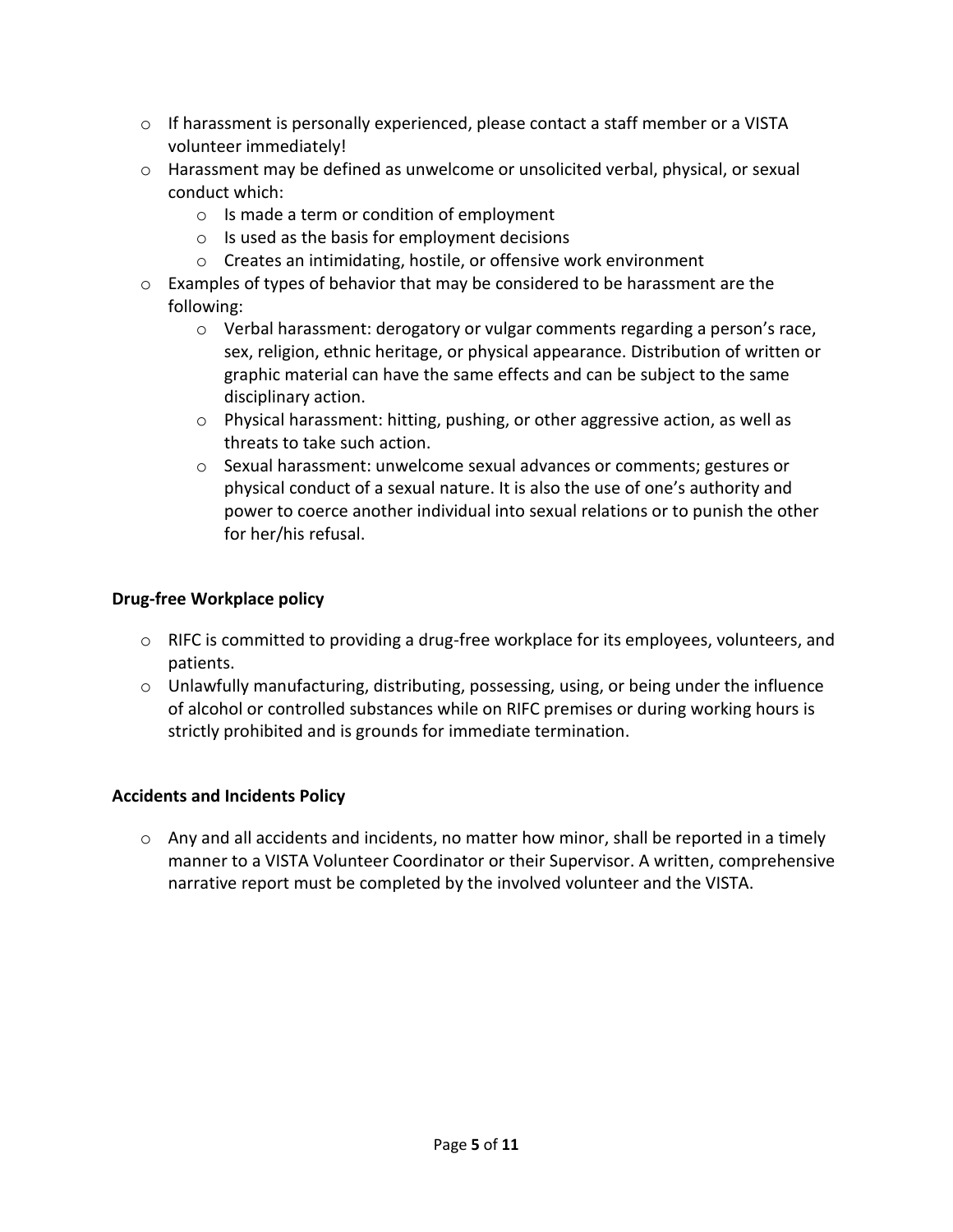## **Computer Policy**

- $\circ$  The Internet/Email may be used only in accordance with Lifespan policies.
- $\circ$  All Lifespan communications services and equipment are sole property of Lifespan. Your use of these services and equipment is not private in any way.
- $\circ$  Misuse or abuse of the Internet/Email may result in the revocation of Internet/Email access privileges and/or disciplinary action, up to and including a termination.
- o Always sign into computer programs using your ID and password which will be provided to you by the Volunteer Coordinator.

## **Security Policy**

- $\circ$  RIFC is not responsible for personal belongings. You may use the lockers in the kitchen to store your personal belongings while here. If you wish, you can bring your own lock to use while you are here.
- $\circ$  If you feel uncomfortable walking to your car or waiting for a ride, you may ask the security guard to accompany you. The security guard is on duty every clinic evening until 9.30pm.
- $\circ$  No volunteer or staff member should leave alone. There should always be at least one other person leaving with the staff member who is closing the Clinic at the end of the night.
- $\circ$  In the event of a possible security threat, contact a staff member or VISTA volunteer.

#### **Fire Safety Policy**

- $\circ$  When a non-medical emergency is detected, one staff member will take charge. If the Executive Director is present, she will assume direction of the Clinic response to the situation. She will take appropriate measures until the emergency is over and/or the appropriate professional personnel have arrived to provide assistance.
- $\circ$  There are two exits with illuminated signs: one at the front and one at the back of the Clinic. Next to the exits are a fire extinguisher and a fire alarm pull-box.
- o There are maps of the fire exits throughout the Clinic.
- $\circ$  In the event of a fire, the exit signs will light up.
- o You are responsible for evacuating yourself and any patient you are directly working with.
- o The staff and VISTA volunteers will be responsible for the general evacuation of all patients.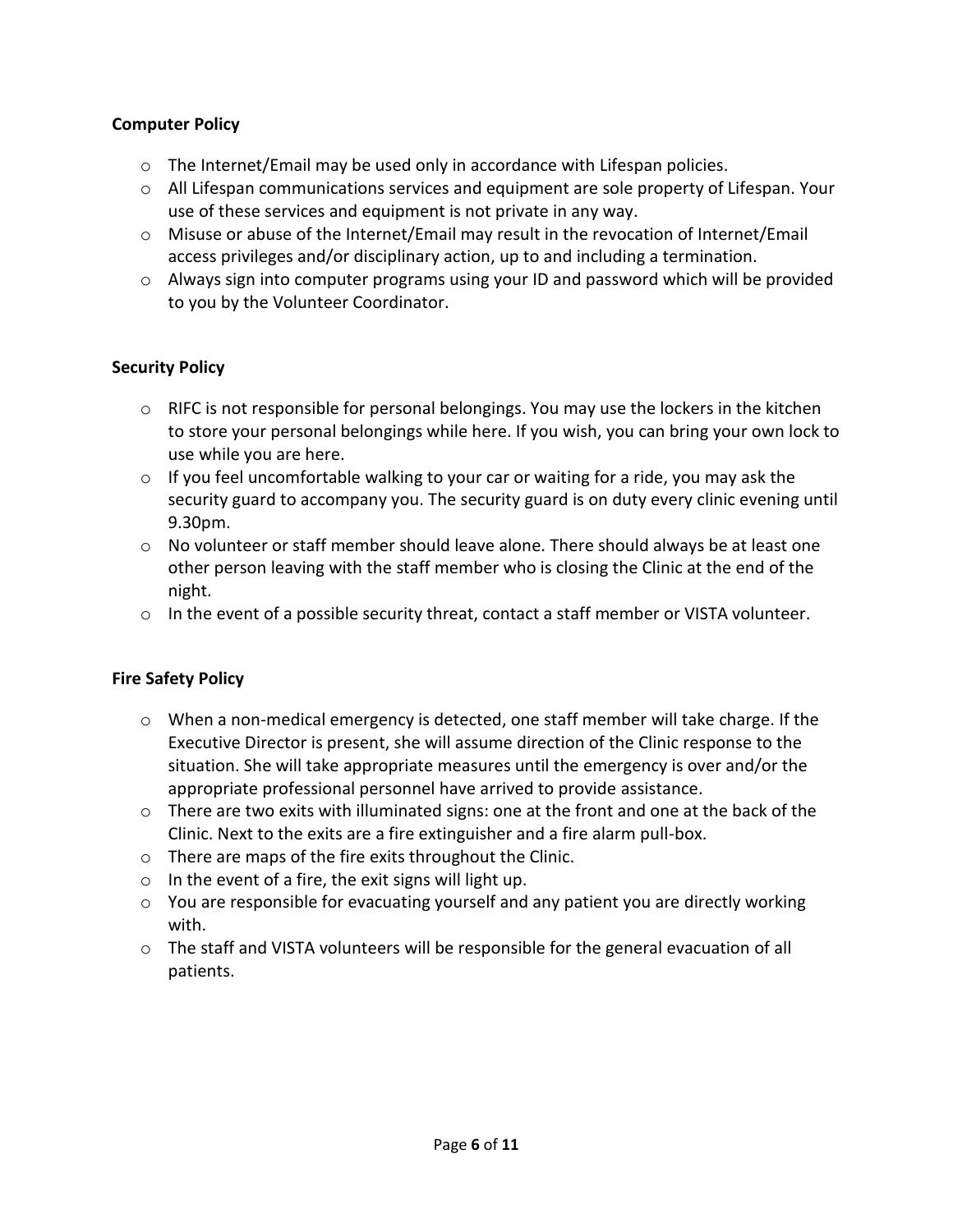## **Confidentiality Policy/HIPAA/Computer confidentiality policy**

- $\circ$  Volunteers at RIFC must maintain the confidentiality of all personal information about patients, other volunteers, and staff members that may be seen or overheard at the Clinic. This includes but is not limited to contact information, medical information, financial information, living arrangements, substance abuse history, employment situation, sexual orientation, and relationships with families and others. No matter what the source, this information should not be disclosed to anyone other than RIFC employees or volunteers who have a legitimate "need to know."
- o All RIFC staff and volunteers are required by law to adhere to all aspects of the HIPAA (Health Insurance Portability and Accountability Act of 1996) Privacy Rule:
	- o HIPAA Privacy Rule establishes national standards to control the use and disclosure of what is known as Protected Health Information (PHI).
	- $\circ$  PHI is any health information that is collected from the patient or created or received by RIFC that relates to the past, present, or future physical or mental health condition of a patient that could potentially identify that individual.
- $\circ$  In order to protect the confidentiality of all patients' PHI, volunteers must commit to collecting and using PHI as allowed by state and federal laws.
- o Most importantly, volunteers will share PHI within and outside of RIFC only when necessary for efficient routine operation of the RIFC; for a patient's treatment; to provide additional medical services such as prescription assistance; or to assist with rectifying incorrect medical billings.
- $\circ$  A patient's PHI will not be released for any other reason than those listed above unless the patient or authorized representative signs a written authorization or as otherwise permitted by law.
- o The Privacy Rule gives patients the right to:
	- o Receive a Privacy Notice
	- o Inspect and get a copy of their PHI
	- o Amend their PHI if incorrect
	- o Request restriction on disclosures of PHI
	- o Request alternative means of communication
	- o Obtain accounting of non-routine disclosures of PHI
- o RIFC employees and volunteer staff are to:
	- o Use or disclose PHI only for work-related purposes
	- o Limit uses and disclosures to the "minimum necessary" to achieve those work purposes
	- o Exercise reasonable caution to protect PHI under their control
	- o Understand RIFC privacy policies and follow them
	- o Try to remedy any privacy problems or to report them to a VISTA volunteer or clinic employee
	- o Note that "incidental uses and disclosures" are inevitable and do not violate the privacy rule as long as reasonable precautions are taken
	- o Understand that reasonable limits and efforts, appropriate circumstances, and the nature of the information, are all that HIPAA requires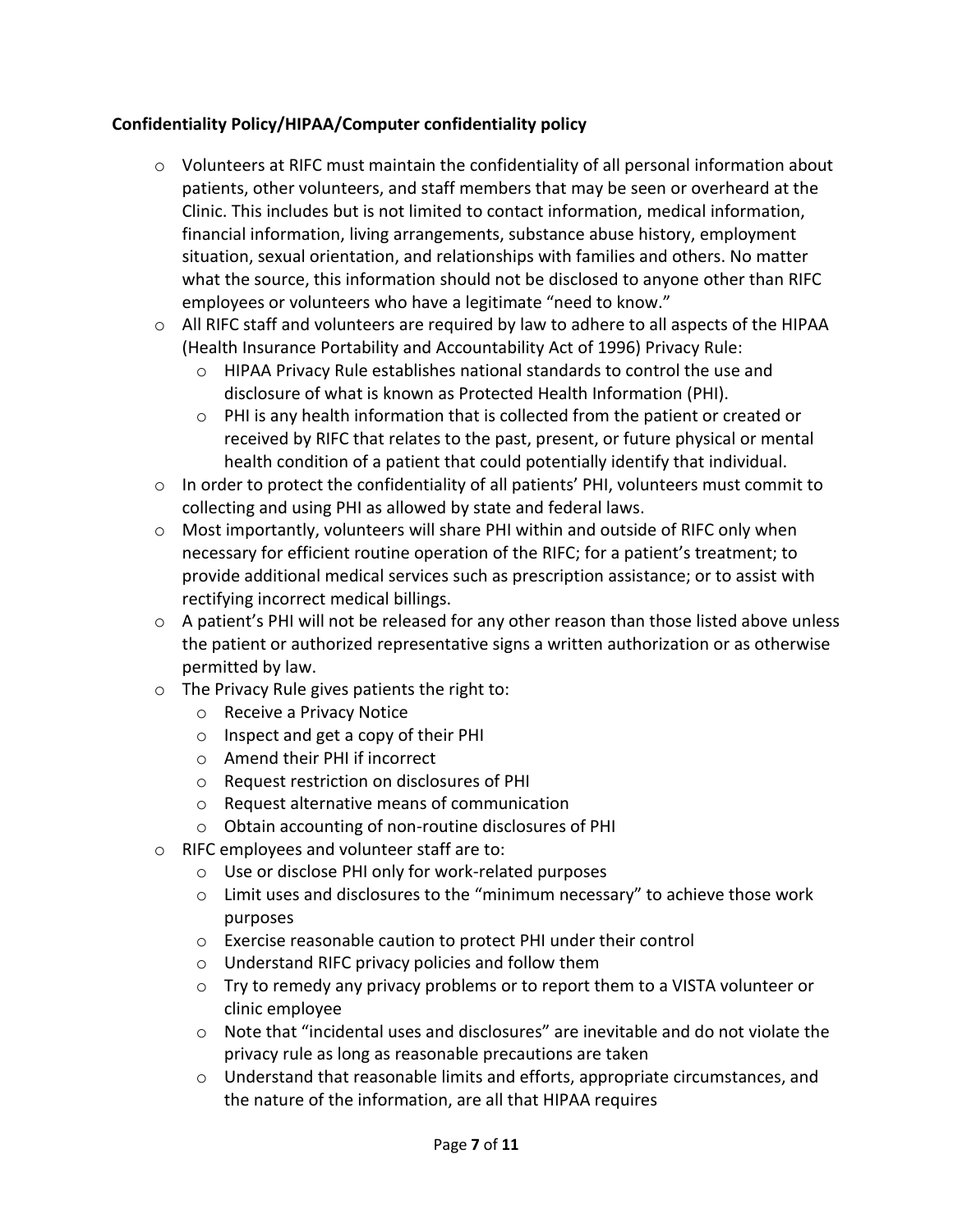o Recognize that RIFC will not retaliate or discriminate against any patient or worker who exercises their rights or express a privacy concern

## **Computer confidentiality**

- o All electronically stored data, including patient and volunteer information, is subject to the same Confidentiality and HIPAA Privacy regulations as paper data.
- o You must always log into your own account. You are responsible for any actions performed within your account.
- o If leaving the computer, you must log out of your account.
- o Do not change your password that you are given- it is important that the VISTAs be able to access your account in case any issues arise.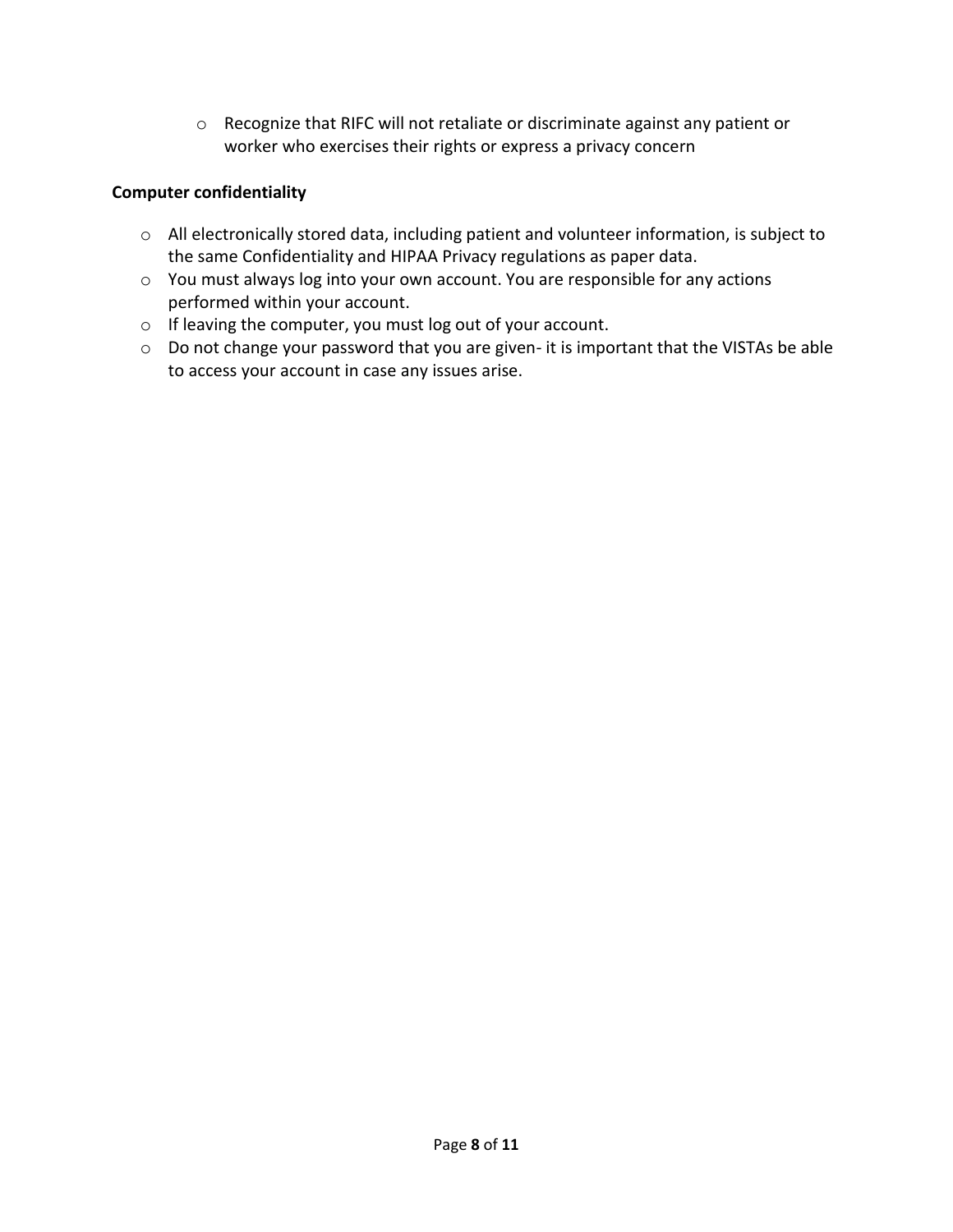## **Trainee Policies and Procedures Agreement**

I understand the policies and procedures of Rhode Island Free Clinic and agree to abide by them. I understand guidelines are intended to assist staff, volunteers, and patients in having a positive experience at the Rhode Island Free Clinic. I will consult a staff member or VISTA volunteer if I find myself in a situation that makes me uncomfortable or if I am questioning a decision or situation that needs to be handled. I understand that the material contained in these policies are provided for informational purposes only and the Rhode Island Free Clinic reserves the right to modify and delete any an all policies and procedures at any time. I understand that the receipt of these policies is not a contract for employment, benefits, or otherwise, and that my involvement with Rhode Island Free Clinic may be terminated, with or without notice or cause, by me or the Rhode Island Free Clinic.

Please check off that you have read and agree to abide by the following policies

- $\Box$  Volgistics Application Procedure
- $\Box$  Volgistics Sign-In / Sign-Out Policy
- $\Box$  Trainee Demographic Survey
- $\Box$  Parking Procedure
- $\Box$  Badge Usage
- D Dress Code
- $\Box$  Cell Phone/Phone/Personal Computer Usage
- $\Box$  Volunteer Attendance
- $\Box$  Kitchen Use
- $\Box$  Harassment Policy
- $\Box$  Drug-Free Workplace Policy
- $\Box$  Accidents and Incidents Policy
- $\Box$  Computer Policy
- $\Box$  Security Policy
- $\Box$  Fire Safety Policy
- $\Box$  Confidentiality Policy/ HIPAA/ Computer Confidentiality Policy

Student Trainee Signature

\_\_\_\_\_\_\_\_\_\_\_\_\_\_\_\_\_\_\_\_\_\_\_\_\_\_\_\_ Student Trainee's Printed Name

\_\_\_\_\_\_\_\_\_\_\_\_\_\_\_\_\_\_\_\_\_\_\_\_\_\_\_\_\_

\_\_\_\_\_\_\_\_\_\_\_\_\_\_\_\_\_\_\_\_\_\_\_\_\_\_\_\_

Date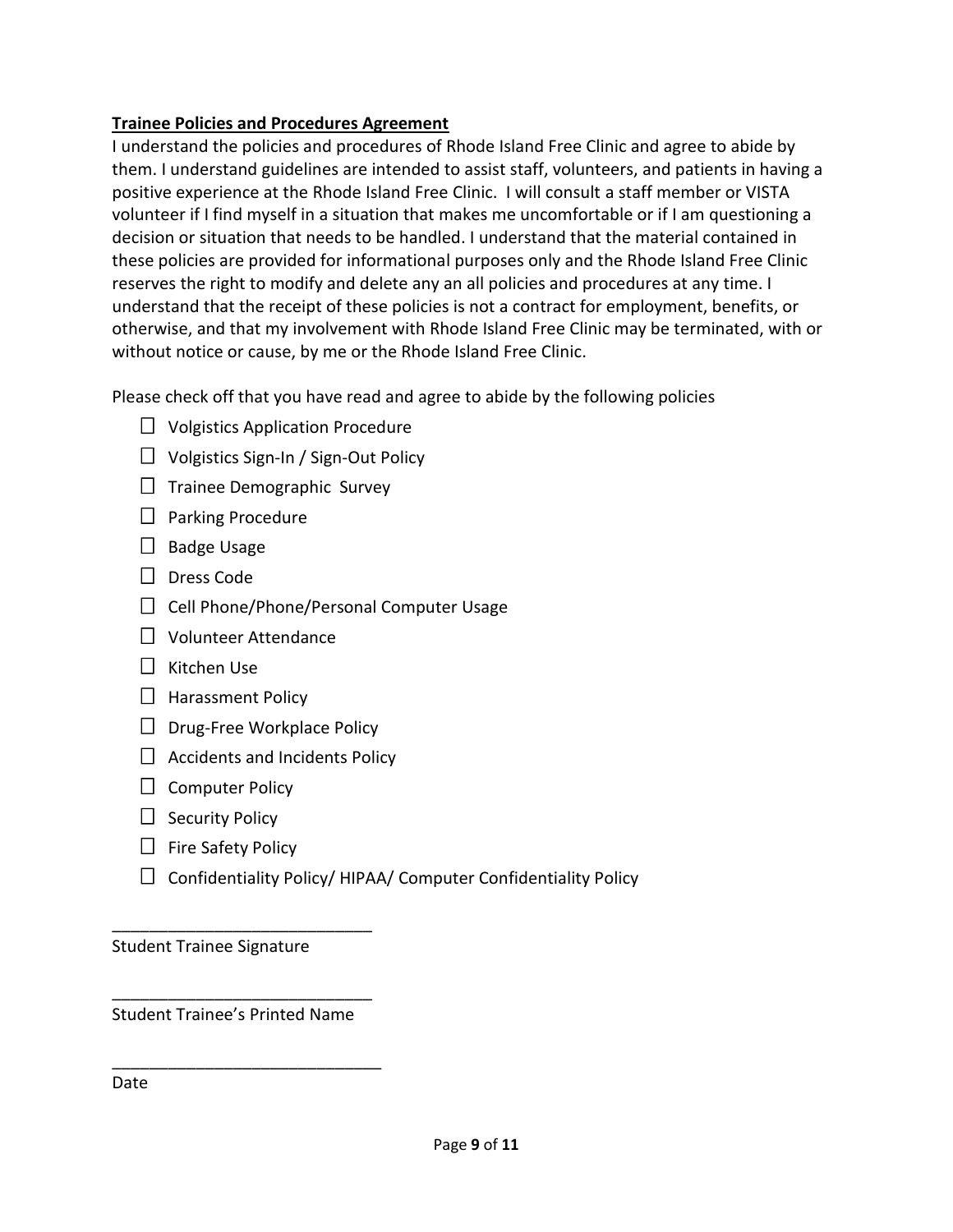## **Frequently Asked Questions at the Clinic**

## **1. Where is the Rhode Island Free Clinic located?**

We are located at 655 Broad Street in Providence in the Hindle Memorial Building between St. Joseph's Hospital and Gallogly Funeral Home, accessible by taking Bus #11 Outbound from Kennedy Plaza to the St. Joseph's Hospital stop. You must check in with security before going to the third floor.

## **2. When is the Rhode Island Free Clinic Open?**

The Rhode Island Free Clinic is open Monday and Wednesdays 9am-5pm, Tuesdays and Thursdays 9am-9pm, and Fridays 8am-12pm. The Clinic has extended hours (9am-9pm) the 2<sup>nd</sup> Wednesday of every month for Women's Clinic and the 4<sup>th</sup> Monday of every month for Men's Clinic.

## **3. Do patients need an appointment?**

Yes! Individuals must apply to become a patient at the clinic and must first go through an income eligibility screening process before becoming a patient of the clinic. Only once they are a patient of the Clinic, can individuals call and schedule appointments. We do not see anyone on a walk-in basis.

## **4. If a patient needs immediate medical care, can they walk-in to the Clinic?**

No. Rhode Island Free Clinic **does not** provide emergency medical care. Patients with any serious or potentially life-threatening health problem should go the nearest emergency room immediately.

## **5. Are children seen at the Rhode Island Free Clinic?**

No. We do not treat anyone under the age 18 at RI Free Clinic. All children are eligible for free health care in Rhode Island and should be regularly seen by a primary care physician. Visit the following website to learn more about health insurance for children in Rhode Island[: https://www.benefits.gov/benefits/benefit-details/1612.](https://www.benefits.gov/benefits/benefit-details/1612)

## **6. What services does the Clinic provide?**

The Clinic provides medical care for both acute illnesses and chronic conditions. The Clinic has over 50 volunteer primary care physicians and therefore offers comprehensive primary care. The Clinic also has many specialty clinics including psychiatry, cardiology, dermatology and many more! The Clinic also has wellness programs including diabetes education, asthma education, and healthy cooking classes.

## **7. Does it cost anything to be a patient at Rhode Island Free Clinic?**